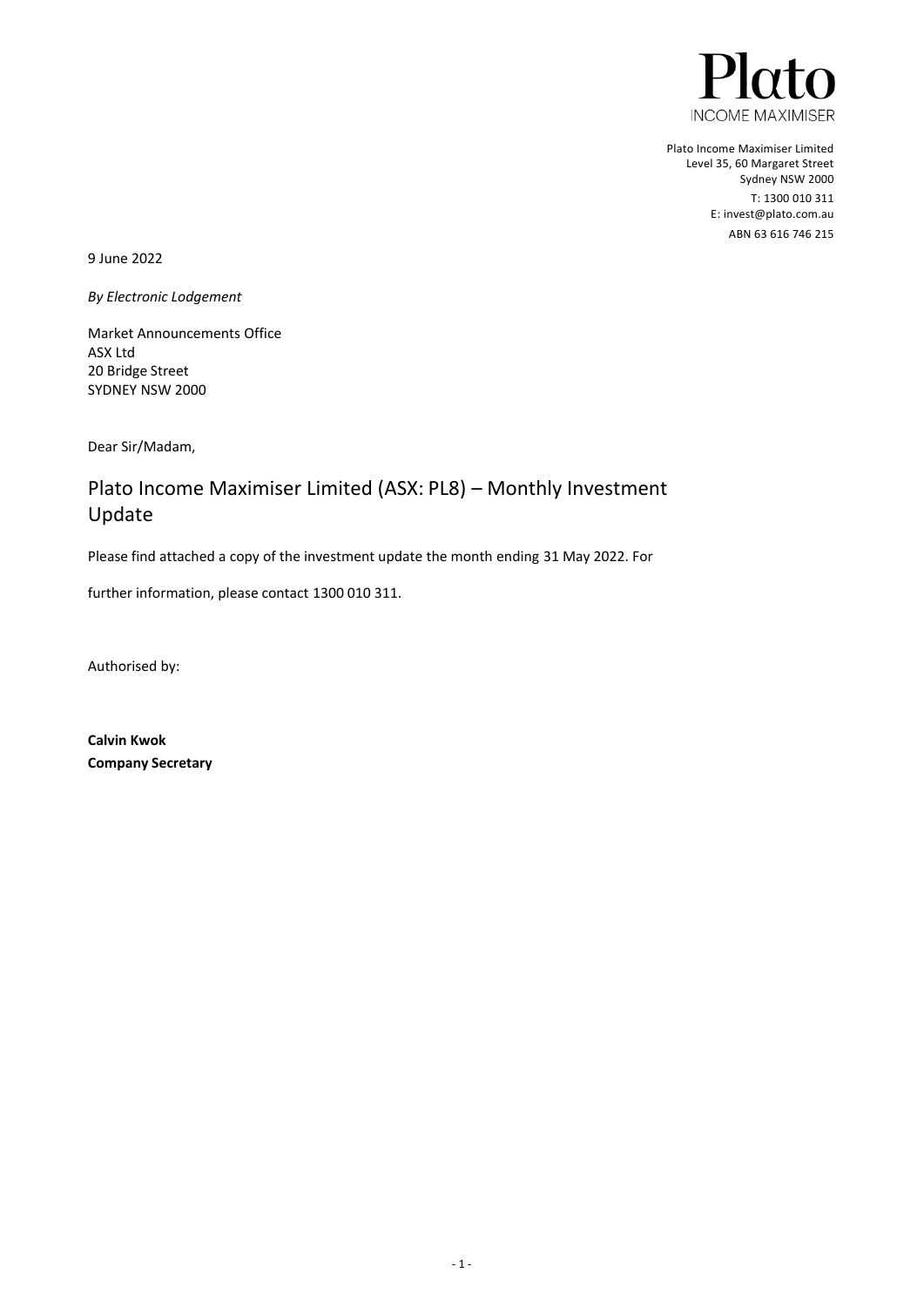**INCOME MAXIMISER** 

## PERFORMANCE AND COMPANY UPDATE

As at 31 May 2022, the Company's investments delivered a total return of 9.5%<sup>1</sup> and distributed a yield of 7.5% (incl. franking) since inception<sup>2</sup> compared to the S&P/ASX 200 Franking Credit Adjusted Daily Total Return Index (Tax-Exempt) ('Benchmark') return of 9.6%<sup>1</sup> and a yield of  $5.2\%$ <sup>1</sup>.

<sup>1</sup>Including franking credits. <sup>2</sup>Inception date 28th April 2017.

#### **MONTHLY DIVIDENDS**

During the month of April, the Board of Plato Income Maximiser Limited (ASX: PL8) resolved to pay three fully-franked dividends of \$0.0055 per share payable in April, May and June 2022, which is a 10% increase in the level of dividends paid during the March 2022 quarter. The Board also announced a special dividend of \$0.0055 per share to celebrate the 5th anniversary of the listing of PL8 which was paid at the end of May.

### PORTFOLIO PERFORMANCE<sup>1</sup>

| Total return <sup>2</sup> since inception <sup>3</sup> : | $9.5%$ p.a. |
|----------------------------------------------------------|-------------|
| 1 Month - May 2022:                                      | $-2.8%$     |
| Income <sup>2</sup> since inception <sup>3</sup> :       | 7.5% p.a.   |
| 1 Month - May 2022:                                      | 1.2%        |

<sup>1</sup>Past performance is not a reliable indicator of future performance. Performance is quoted in AUD net of portfolio related fees, costs and taxes. All p.a. returns are annualised.

<sup>2</sup>Total return including franking credits. Distributed income including franking credits.

<sup>3</sup>Inception date 28th April 2017.

#### **MARKET OVERVIEW**

The Australian market fell 6.8% before recovering to end down 2.6% (including franking credits) in May, underperforming global equities which finished roughly flat. The RBA kicked off its interest rate hike cycle during the Australian election campaign, raising rates by 25bps which helped to fuel an increase in the Australian 10yr bond yield from 3.13% to 3.35%. Anthony Albanese was elected Australian Prime Minister however this is likely to have little impact on markets given the economic policies of each party were similar. The underperforming sectors during the month were Property, particularly industrial property which fell after Amazon announced that it required less industrial space than previous forecast, and the technology sector, which continued to de-rate as bond yields continued their rally. In contrast, materials was the best performing sector as increased stimulus as well as easing Covid restrictions in China gave the market hope that Chinese demand for commodities would increase.

The largest positive contributors to the Company's investments during the month were overweight positions in South32, Amcor, Mineral Resources and BHP as well as an underweight position in Fortescue. However, overweight positions in Macquarie, CSR, Charter Hall, JB Hi-fi and Goodman Group underperformed detracting from relative performance.

Our proprietary dividend cut model indicates that the proportion of stocks forecast to cut dividends has returned to a below normal level, and after a strong reporting season for both earnings and dividends, we have increased our Australian market gross dividend forecast to 5.5%. The Company remains actively positioned to seek superior income than the benchmark.

| <b>COMPANY SNAPSHOT</b> |                            |  |  |  |
|-------------------------|----------------------------|--|--|--|
| Share Price (PL8):      | \$1.24                     |  |  |  |
| Market Capitalisation:  | \$688m                     |  |  |  |
| Inception date:         | 28-Apr-17                  |  |  |  |
| Listing date:           | 05-May-17                  |  |  |  |
| Management fee:         | $0.80\%$ p.a. <sup>1</sup> |  |  |  |
| $Pre-tax NTA2$ :        | \$1,084                    |  |  |  |

10.82% p.a. inclusive of the net impact of GST and RITC.

<sup>2</sup>Pre-tax NTA includes tax on realised gains or losses and other earnings, but excludes any provision for tax on unrealised gains or losses.

| <b>TOP 10 HOLDINGS</b>     | <b>TOP 10 YIELDING</b> | <b>YIELD%</b><br>P.A. <sup>1</sup> |
|----------------------------|------------------------|------------------------------------|
| <b>ANZ</b>                 | <b>BHP</b> Group       | 15.4                               |
| <b>BHP</b> Group           | Rio Tinto              | 13.6                               |
| Commonwealth Bank          | Super Retail Group     | 12.4                               |
| <b>CSL</b>                 | CSR                    | 9.6                                |
| Goodman Group              | JB Hi-Fi               | 8.4                                |
| Macquarie Group            | AN7                    | 8.2                                |
| <b>NAB</b>                 | Suncorp Group          | 7.9                                |
| South32                    | Westpac                | 7.2                                |
| <b>Telstra Corporation</b> | Metcash                | 6.6                                |
| Woodside Energy            | Woodside Energy        | 6.5                                |

<sup>1</sup>Including franking credits.